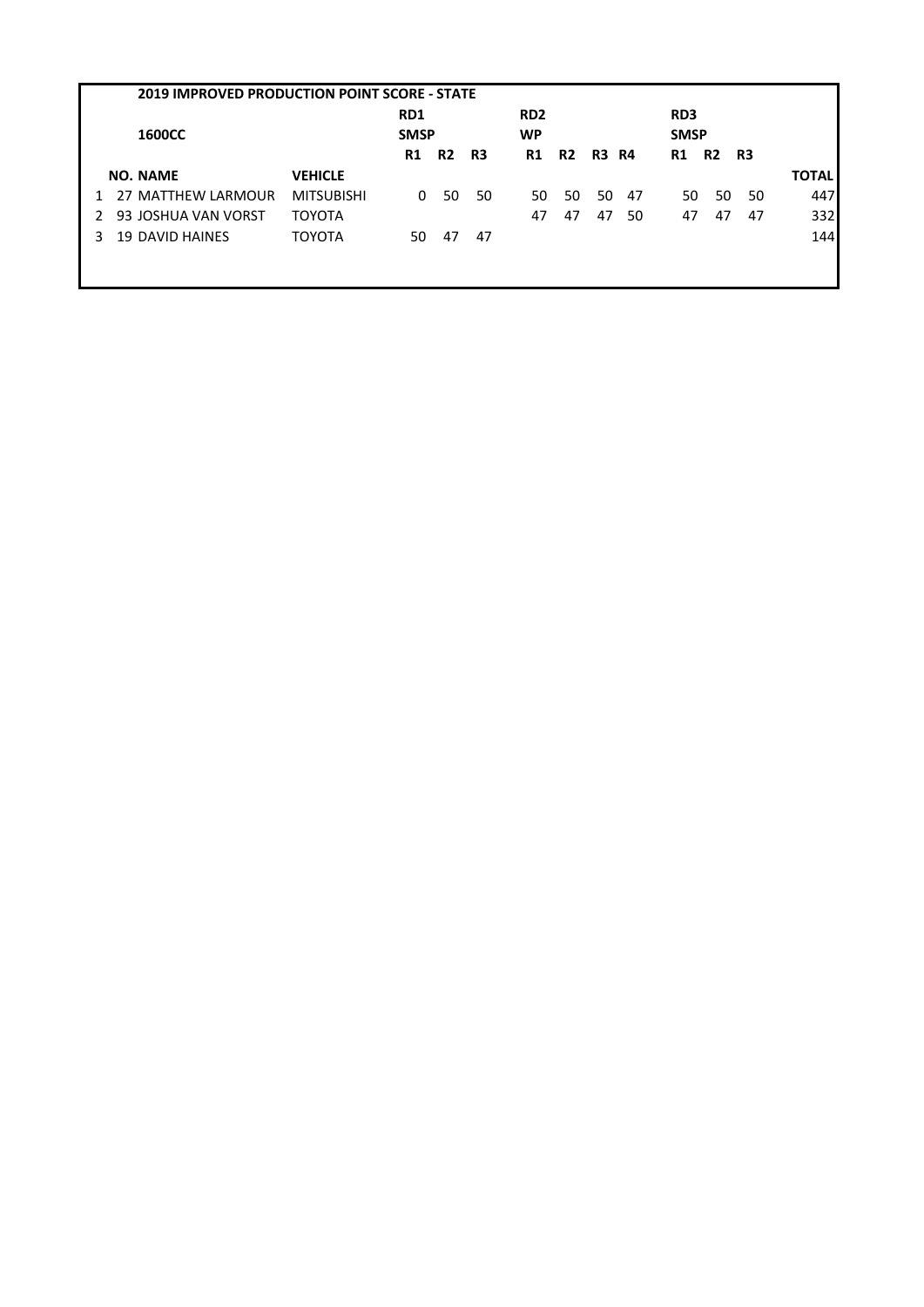|    | 2019 IMPROVED PRODUCTION POINT SCORE - UNDER 2 LITRE - STATE |                            |                |             |           |                |                 |                |                |    |                 |             |    |              |  |
|----|--------------------------------------------------------------|----------------------------|----------------|-------------|-----------|----------------|-----------------|----------------|----------------|----|-----------------|-------------|----|--------------|--|
|    |                                                              |                            |                | RD1         |           |                | RD <sub>2</sub> |                |                |    | RD <sub>3</sub> |             |    |              |  |
|    |                                                              | <b>JB LATE MODEL</b>       |                | <b>SMSP</b> |           |                | <b>WP</b>       |                |                |    |                 | <b>SMSP</b> |    |              |  |
|    |                                                              |                            |                | R1          | <b>R2</b> | R <sub>3</sub> | <b>R1</b>       | R <sub>2</sub> | R <sub>3</sub> | R4 | <b>R1</b>       | <b>R2</b>   | R3 | <b>TOTAL</b> |  |
|    |                                                              | <b>NO. NAME</b>            | <b>VEHICLE</b> |             |           |                |                 |                |                |    |                 |             |    |              |  |
|    |                                                              | <b>80 HARRY COOPER</b>     | <b>HONDA</b>   | 51          | 50        | 50             | 47              | 50             | 50             | 50 | 50              | 50          | 50 | 498          |  |
|    |                                                              | 27 DAVID WILLIAMS          | <b>HONDA</b>   | 41          | 45        | 45             | 41              | 43             | 45             | 43 | 43              | 41          | 43 | 430          |  |
| 3  |                                                              | 30 GRAHAM BOHM             | <b>HONDA</b>   | 43          | 43        | 43             | 43              | 45             | 43             | 45 | 41              | 43          | 0  | 389          |  |
|    |                                                              | <b>43 MARK LARMOUR</b>     | <b>RENAULT</b> | 33          | 39        | 41             | 37              | 39             | 41             | 39 | 39              | 39          | 41 | 388          |  |
| 5. |                                                              | <b>96 KURT MACREADY</b>    | <b>NISSAN</b>  | 45          | $\Omega$  | 0              | 50              | 47             | 47             | 47 | 45              | 45          | 45 | 371          |  |
| 6  |                                                              | 42 PHILLIP LARMOUR         | <b>HONDA</b>   | 0           | 33        | 39             | 33              | 37             | 37             | 37 | 35              | 35          | 39 | 325          |  |
|    |                                                              | 49 PETER WOODS             | TOYOTA         | 0           | 29        | 37             | 31              | 33             | 31             | 29 | 37              | 37          | 37 | 301          |  |
| 8  |                                                              | <b>9 HENRI PRICE</b>       | <b>HONDA</b>   | 39          | 41        | 43             | 39              | 41             | 0              | 41 |                 |             |    | 244          |  |
| 9  |                                                              | <b>10 JONATHAN SEALY</b>   | <b>HONDA</b>   | 35          | 35        | $\Omega$       | 29              | 31             | 39             | 31 |                 |             |    | 200          |  |
| 10 |                                                              | <b>44 JUSTIN MCLINTOCK</b> | <b>HONDA</b>   | 47          | 47        | 47             | 45              | 0              | $\Omega$       | 0  |                 |             |    | 186          |  |
| 11 |                                                              | <b>3 JOHN ROECKEN</b>      | TOYOTA         |             |           |                | 35              | 35             | 33             | 33 |                 |             |    | 136          |  |
| 12 |                                                              | 71 EDWARD MORGAN           | <b>HONDA</b>   |             |           |                | 28              | 29             | 35             | 35 |                 |             |    | 127          |  |
| 13 |                                                              | 7 ETHAN GRIGG              | TOYOTA         | 37          | 37        | 0              |                 |                |                |    |                 |             |    | 74           |  |
| 14 |                                                              | <b>81 BRYAN VAN ECK</b>    | TOYOTA         | 0           | 31        | 35             |                 |                |                |    |                 |             |    | 66           |  |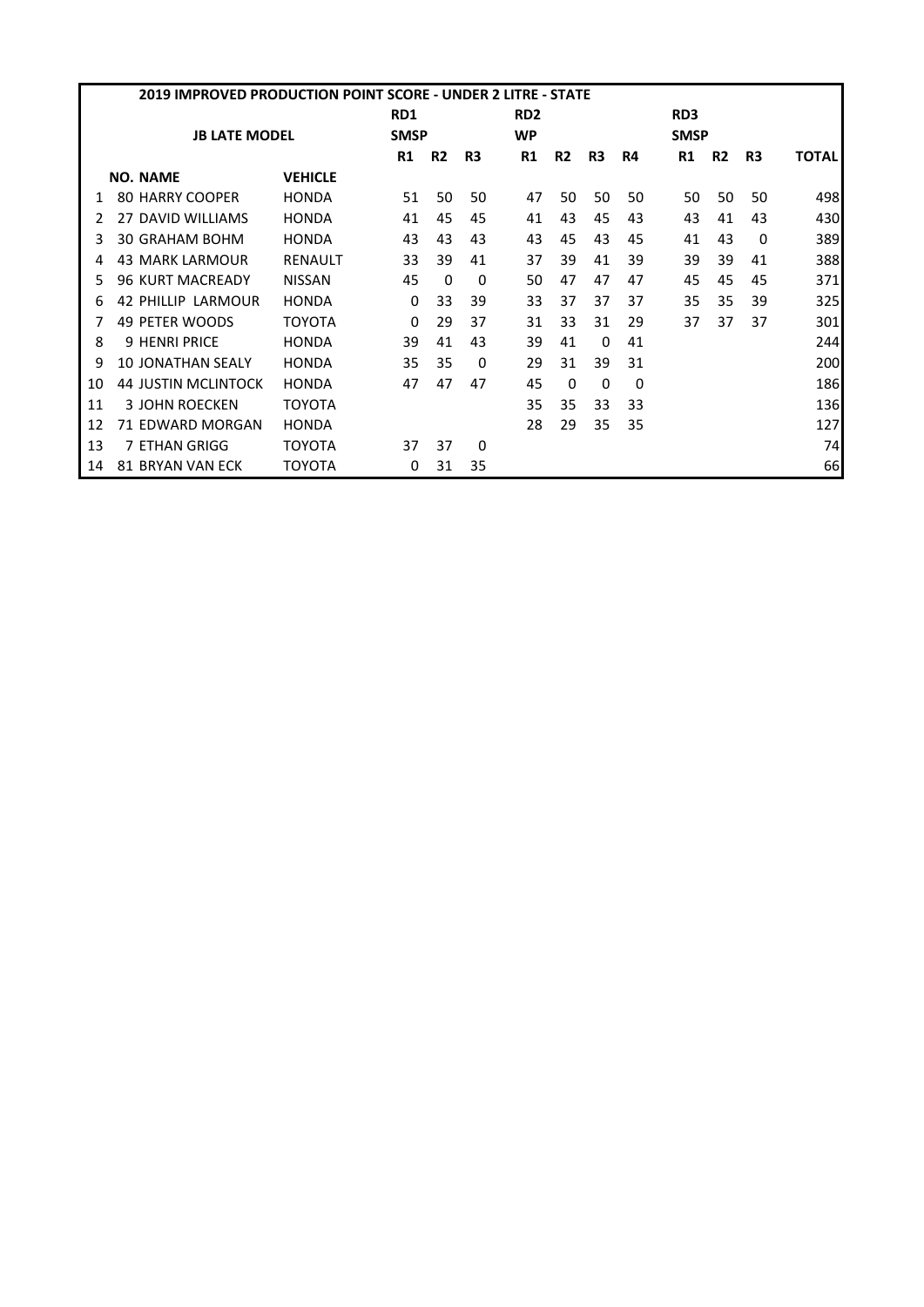|   | <b>2019 IMPROVED PRODUCTION POINT SCORE - UNDER 2 LITRE - STATE</b> |                       |                |                 |                |    |                 |                |    |    |                 |                |    |              |
|---|---------------------------------------------------------------------|-----------------------|----------------|-----------------|----------------|----|-----------------|----------------|----|----|-----------------|----------------|----|--------------|
|   |                                                                     |                       |                | RD <sub>1</sub> |                |    | RD <sub>2</sub> |                |    |    | RD <sub>3</sub> |                |    |              |
|   |                                                                     | <b>JA EARLY MODEL</b> |                | <b>SMSP</b>     |                |    | <b>WP</b>       |                |    |    | <b>SMSP</b>     |                |    |              |
|   |                                                                     |                       |                | <b>R1</b>       | R <sub>2</sub> | R3 | R1              | R <sub>2</sub> | R3 | R4 | R1              | R <sub>2</sub> | R3 | <b>TOTAL</b> |
|   |                                                                     | <b>NO. NAME</b>       | <b>VEHICLE</b> |                 |                |    |                 |                |    |    |                 |                |    |              |
|   |                                                                     | 54 CRAIG WILDRIDGE    | <b>FORD</b>    | 47              | 50             | 50 | 50              | 50             | 50 | 50 | 50              | 50             | 50 | 497          |
|   |                                                                     | 37 MATT WILDRIDGE     | <b>FORD</b>    | 45              | 47             | 47 | 47              | 47             | 47 | 47 | 47              | 47             | 47 | 468          |
|   |                                                                     | 81 BRYAN VAN ECK      | <b>TOYOTA</b>  | 0               | 31             | 35 | 45              | 45             | 0  | 0  | 43              | 45             | 45 | 289          |
|   |                                                                     | 21 PETER MCCALLUM     | <b>FORD</b>    |                 |                |    |                 |                |    |    | 45              | 43             | 43 | 131          |
| 4 |                                                                     | <b>70 IAN PRICE</b>   | <b>FORD</b>    | 50              | 0              | 0  |                 |                |    |    |                 |                |    | <b>50l</b>   |
|   |                                                                     |                       |                |                 |                |    |                 |                |    |    |                 |                |    |              |
|   |                                                                     |                       |                |                 |                |    |                 |                |    |    |                 |                |    |              |
|   |                                                                     |                       |                |                 |                |    |                 |                |    |    |                 |                |    |              |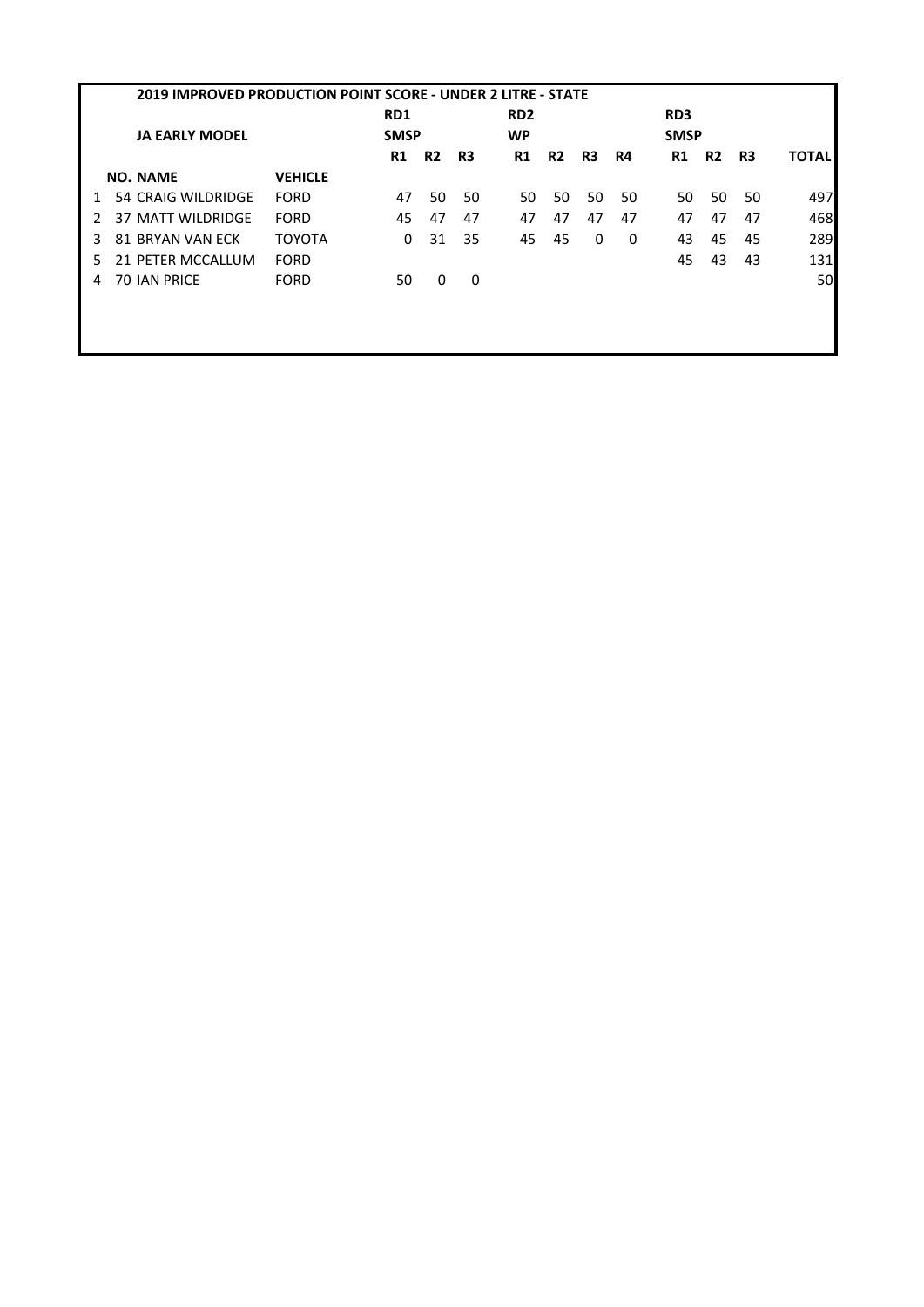| <b>2019 IMPROVED PRODUCTION - STATE</b> |                            |                                        |              |                |                |                 |                |                |              |                 |           |    |                 |  |
|-----------------------------------------|----------------------------|----------------------------------------|--------------|----------------|----------------|-----------------|----------------|----------------|--------------|-----------------|-----------|----|-----------------|--|
|                                         |                            | <b>2000CC TO 3000CC</b>                |              |                |                |                 |                |                |              |                 |           |    |                 |  |
|                                         |                            | <b>EARLY MODEL RD1</b>                 |              |                |                | RD <sub>2</sub> |                |                |              | RD <sub>3</sub> |           |    |                 |  |
|                                         |                            |                                        | <b>SMSP</b>  |                |                | <b>WP</b>       |                |                |              | <b>SMSP</b>     |           |    |                 |  |
|                                         | <b>NO. NAME</b>            | <b>VEHICLE</b>                         | R1           | R <sub>2</sub> | R <sub>3</sub> | R1              | R <sub>2</sub> | R <sub>3</sub> | R4           | R1              | <b>R2</b> | R3 | <b>TOTAL</b>    |  |
| 1                                       | 47 ANDREW MACMASTER        | <b>BMW</b>                             | 47           | 47             | 47             | 47              | 50             | 50             | 50           | 50              | 50        | 50 | 488             |  |
| $\mathcal{L}$                           | <b>75 SHAD HASSEN</b>      | <b>MAZDA</b>                           | $\mathbf{0}$ | $\Omega$       | 45             | 43              | 45             | 45             | 45           | 45              | 45        | 47 | 360             |  |
| 3                                       | 69 GRAEME SHEA             | <b>MAZDA</b>                           | 45           | 43             | 43             | 41              | 0              | 0              | $\Omega$     | 43              |           |    | 215             |  |
| 4                                       | <b>46 SIMON BAD MAN</b>    | <b>MAZDA</b>                           |              |                |                | 45              | 47             | 47             | 47           |                 |           |    | 186             |  |
| 5.                                      | <b>32 PETER INGRAM</b>     | <b>MAZDA</b>                           | 50           | 50             | 50             |                 |                |                |              |                 |           |    | 150             |  |
|                                         | 6 330 ROB NEAL             | <b>BMW</b>                             |              |                |                |                 |                |                |              | 47              | 47        | 45 | 139             |  |
| 7                                       | <b>64 MICHAEL HAZELTON</b> | <b>MAZDA</b>                           | 0            | 45             | $\Omega$       | 50              | $\mathbf{0}$   | $\mathbf{0}$   | $\mathbf{0}$ |                 |           |    | 95 <sub>l</sub> |  |
|                                         |                            |                                        |              |                |                |                 |                |                |              |                 |           |    |                 |  |
|                                         |                            |                                        |              |                |                |                 |                |                |              |                 |           |    |                 |  |
|                                         |                            | <b>2019 IMPROVED PODUCTION - STATE</b> |              |                |                |                 |                |                |              |                 |           |    |                 |  |
|                                         |                            | 2000CC TO 3000CC                       |              |                |                |                 |                |                |              |                 |           |    |                 |  |
|                                         |                            | <b>LATE MODEL</b>                      | RD1          |                |                | RD <sub>2</sub> |                |                |              | RD <sub>3</sub> |           |    |                 |  |
|                                         |                            |                                        | <b>SMSP</b>  |                |                | <b>WP</b>       |                |                |              | <b>SMSP</b>     |           |    |                 |  |
|                                         |                            |                                        | R1           | <b>R2</b>      | R3             | R1              | <b>R2</b>      | R <sub>3</sub> | R4           | R1 R2           |           | R3 |                 |  |
|                                         | <b>CAR NAME</b>            | <b>VEHICLE</b>                         |              |                |                |                 |                |                |              |                 |           |    |                 |  |
| 1                                       | <b>16 PETER HARMSTRON</b>  | <b>HONDA</b>                           | 50           | 50             | 50             | 50              | 50             | 50             | 50           |                 |           |    | 350             |  |
| $\mathcal{L}$                           | 21 DAVID NOBLE             | <b>MAZDA</b>                           | 47           | 47             | 47             |                 |                |                |              |                 |           |    | <b>141</b>      |  |
| $\mathcal{P}$                           | <b>18 JAMES OBRIEN</b>     | <b>MAZDA</b>                           |              |                |                | $\Omega$        | 47             | 47             | 47           |                 |           |    | 141             |  |
|                                         |                            |                                        |              |                |                |                 |                |                |              |                 |           |    |                 |  |
|                                         |                            |                                        |              |                |                |                 |                |                |              |                 |           |    | 0               |  |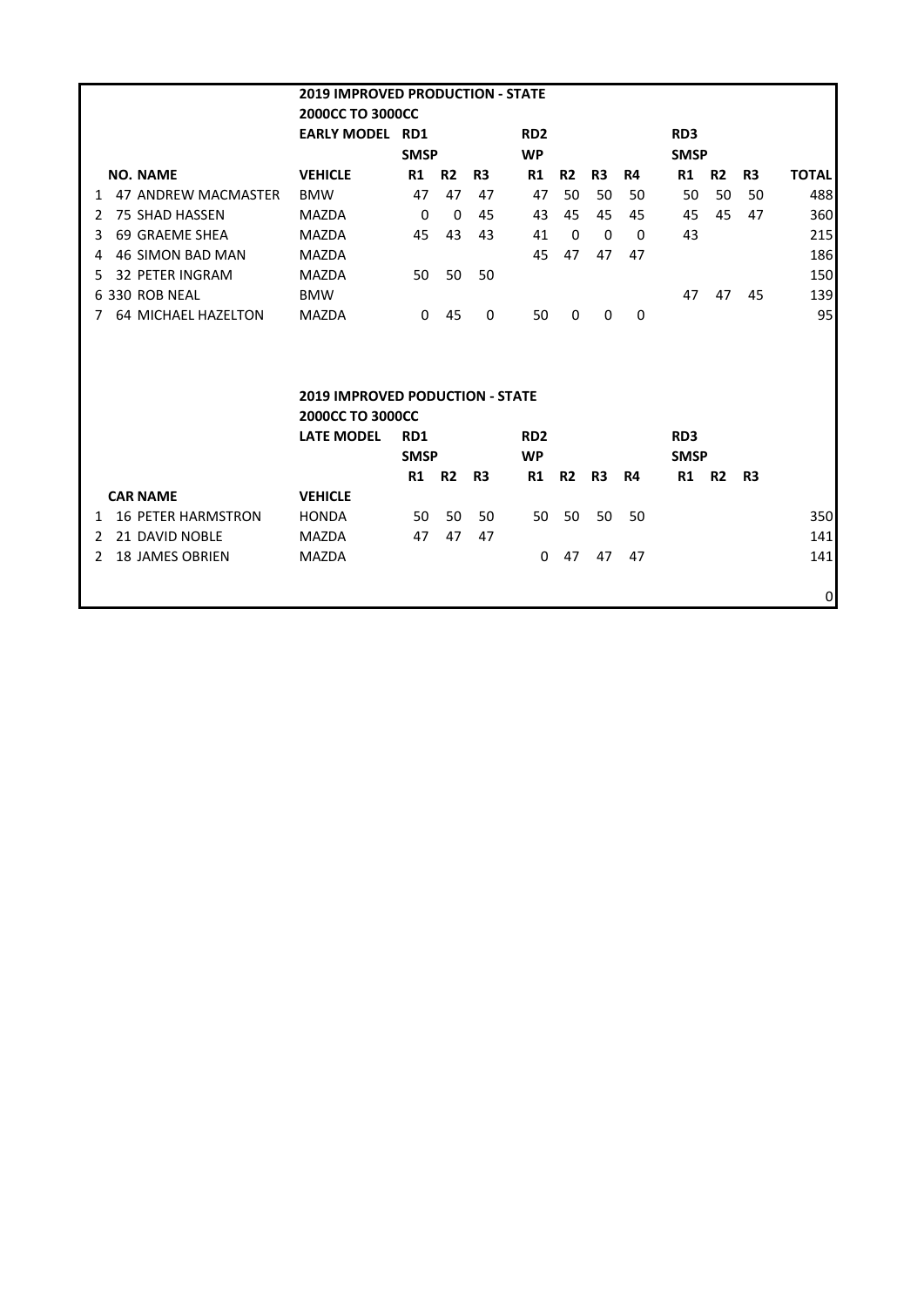| <b>2019 IMPROVED PRODUCTION -STATE POINT SCORE</b> |                    |                  |                |    |                 |                |                |    |             |                |    |              |
|----------------------------------------------------|--------------------|------------------|----------------|----|-----------------|----------------|----------------|----|-------------|----------------|----|--------------|
|                                                    |                    | 3000cc TO 6000cc |                |    |                 |                |                |    |             |                |    |              |
|                                                    | <b>EARLY MODEL</b> | RD <sub>1</sub>  |                |    | RD <sub>2</sub> |                |                |    | RD3         |                |    |              |
|                                                    |                    | <b>SMSP</b>      |                |    | WP              |                |                |    | <b>SMSP</b> |                |    |              |
| <b>NO. NAME</b>                                    | <b>VEHICLE</b>     | R1               | R <sub>2</sub> | R3 | R1              | R <sub>2</sub> | R <sub>3</sub> | R4 | R1          | R <sub>2</sub> | R3 | <b>TOTAL</b> |
| <b>46 SIMON BADMAN</b><br>1                        | MAZDA              |                  |                |    | 50              | 50             | 50             | 50 |             |                |    | 200          |
| 2 142 STIG RICHARDS                                | <b>MAZDA</b>       | 50               | 50             | 50 |                 |                |                |    | 50          | 47             | 47 | 294          |
| 83 PETER BELLETTE<br>3                             | AUDI               | 47               | 47             | 47 |                 |                |                |    | 47          | 45             | 45 | 278          |
| 7 CHRISTOPHER THOMAS<br>4                          | <b>HOLDEN</b>      |                  |                |    |                 |                |                |    | 45          | 50             | 50 | 145          |
|                                                    |                    |                  |                |    |                 |                |                |    |             |                |    |              |
|                                                    |                    |                  |                |    |                 |                |                |    |             |                |    |              |
|                                                    |                    |                  |                |    |                 |                |                |    |             |                |    |              |

|                                 | <b>2019 IMPROVED PRODUCTION - STATE POINT SCORE</b> |             |                |                |                 |                |           |    |                 |                |                |              |  |
|---------------------------------|-----------------------------------------------------|-------------|----------------|----------------|-----------------|----------------|-----------|----|-----------------|----------------|----------------|--------------|--|
|                                 | 3000cc TO 6000cc                                    |             |                |                |                 |                |           |    |                 |                |                |              |  |
|                                 | <b>LATE MODEL</b>                                   | RD1         |                |                | RD <sub>2</sub> |                |           |    | RD <sub>3</sub> |                |                |              |  |
|                                 |                                                     | <b>SMSP</b> |                |                | <b>WP</b>       |                |           |    |                 | <b>SMSP</b>    |                |              |  |
| <b>CAR NAME</b>                 | <b>VEHICLE</b>                                      | R1          | R <sub>2</sub> | R <sub>3</sub> | R1              | R <sub>2</sub> | <b>R3</b> | R4 | R1              | R <sub>2</sub> | R <sub>3</sub> | <b>TOTAL</b> |  |
| 1 156 TREVAN SPITERI            | <b>MITSUBISHI</b>                                   | 50          | 50             | 47             | 50              | 47             | 50        | 47 | 50              | 47             | 50             | 488          |  |
| <b>22 PETER HENNESY</b><br>2    | <b>BMW</b>                                          | 43          | 43             | 43             | 45              | 45             | 45        | 39 | 45              | 45             | 45             | 438          |  |
| 1 MICHAEL KING<br>3             | <b>MITSUBISHI</b>                                   | 47          | 47             | 50             | 47              | 50             | 47        | 50 | 47              | 50             | 0              | 435          |  |
| <b>144 SCOTT TUTTON</b>         | <b>MITSUBISHI</b>                                   | 39          | 35             | 0              | 43              | 43             | 43        | 45 | 41              | 41             | 41             | 371          |  |
| <b>36 STEVE ENGEL</b><br>5      | <b>MITSUBISHI</b>                                   | 41          | 31             | 41             | 41              | 41             | 39        | 43 | 31              | 0              | 43             | 351          |  |
| <b>25 DAVID WORREL</b><br>6     | <b>HOLDEN</b>                                       | 29          | 37             | 37             |                 |                |           |    | 35              | 37             | 39             | 214          |  |
| 52 LACHLAN MCBRIEN<br>7         | <b>BMW</b>                                          |             |                |                | 39              | 39             | 41        | 41 |                 |                |                | 160          |  |
| <b>13 MIKE JONES</b><br>8       | <b>HOLDEN</b>                                       | 33          | 33             | 39             | 0               | 0              | 0         | 0  | 39              |                |                | 144          |  |
| <b>15 GRAEME WATTS</b><br>9     | <b>NISSAN</b>                                       | 45          | 45             | 45             |                 |                |           |    |                 |                |                | 135          |  |
| <b>60 BOB BREWER</b><br>10      | <b>HOLDEN</b>                                       |             |                |                |                 |                |           |    | 43              | 43             | 47             | 133          |  |
| <b>16 BEN SERIFOVSKI</b><br>11  | <b>HOLDEN</b>                                       |             |                |                |                 |                |           |    | 37              | 39             | 37             | 113          |  |
| <b>382 PAUL LEABEATER</b><br>12 | <b>MITSUBISHI</b>                                   | 31          | 29             | 35             |                 |                |           |    |                 |                |                | 95           |  |
| 55 DAVID VINCENT<br>13          | <b>FORD</b>                                         | 27          | 28             | 33             |                 |                |           |    |                 |                |                | 88           |  |
| 14 888 BRANDOM WAM LUM          | <b>HOLDEN</b>                                       | 37          | 41             | $\Omega$       |                 |                |           |    |                 |                |                | 78           |  |
| 88 WILLIAM MCCLAY<br>15         | <b>HOLDEN</b>                                       | 35          | 39             | 0              |                 |                |           |    |                 |                |                | 74           |  |
| <b>14 DAVID NOBLE</b><br>16     | <b>TOYOTA</b>                                       |             |                |                |                 |                |           |    | 33              | 0              | 0              | 33           |  |
| <b>380 NEIL BYERS</b><br>17     | <b>MIYSUBISHI</b>                                   | 28          | $\Omega$       | 0              |                 |                |           |    |                 |                |                | 28           |  |
| <b>78 MARK TUTTON</b><br>18     | <b>MITSUBISHI</b>                                   | 26          | 0              | 0              |                 |                |           |    |                 |                |                | 26           |  |
| 50 PETER DANE<br>19             | <b>HOLDEN</b>                                       |             |                |                |                 |                |           |    | 0               | 0              | 0              |              |  |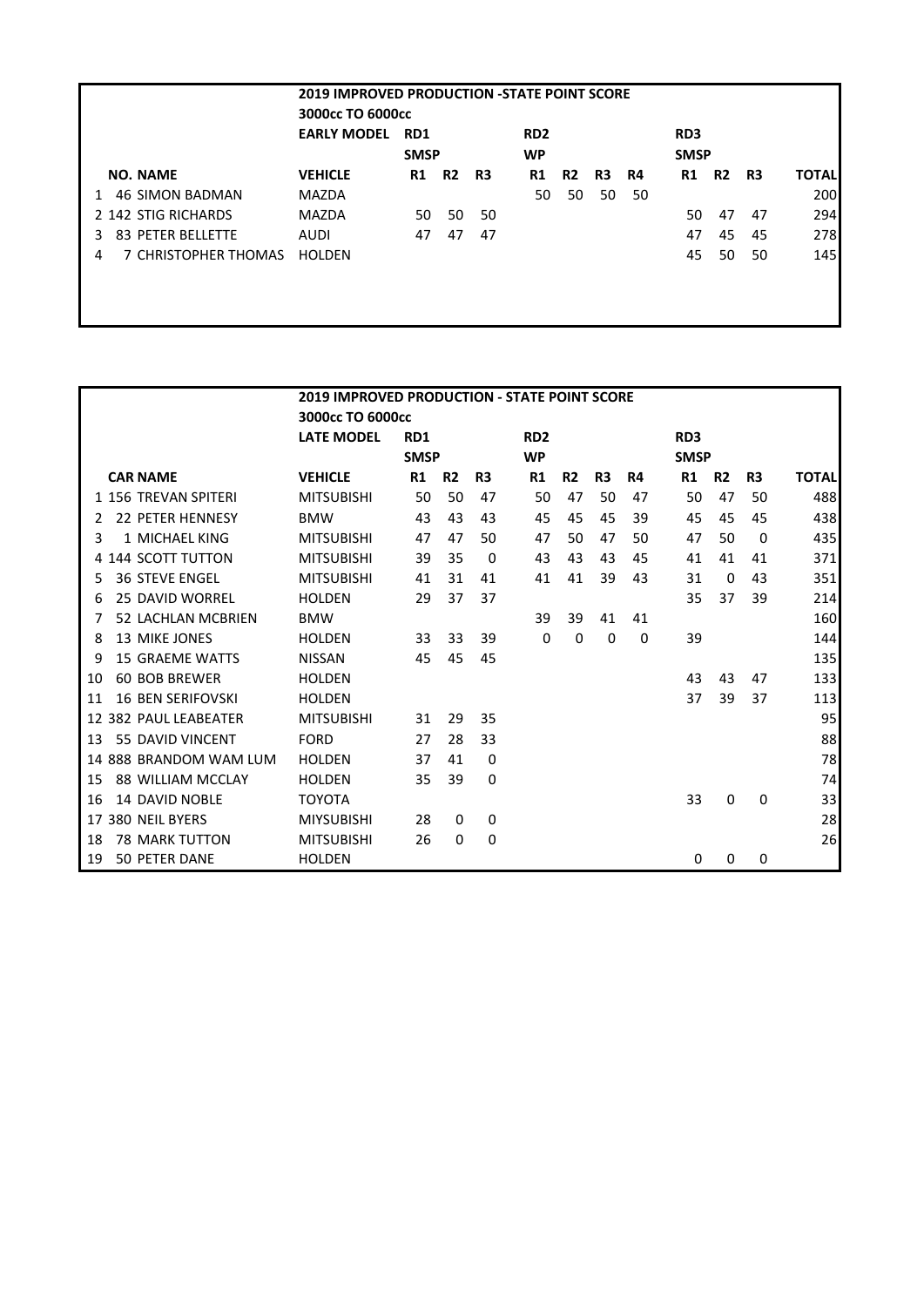|    | 2019 IMPROVED PRODUCTION POINT SCORE - OVER 2 LITRE - STATE |                   |             |                |                |                 |                |                |    |             |                |                |              |
|----|-------------------------------------------------------------|-------------------|-------------|----------------|----------------|-----------------|----------------|----------------|----|-------------|----------------|----------------|--------------|
|    |                                                             |                   | RD1         |                |                | RD <sub>2</sub> |                |                |    | <b>SMSP</b> |                |                |              |
|    |                                                             |                   | <b>SMSP</b> |                |                | <b>WP</b>       |                |                |    |             |                |                |              |
|    |                                                             |                   | R1          | R <sub>2</sub> | R <sub>3</sub> | R1              | R <sub>2</sub> | R <sub>3</sub> | R4 | R1          | R <sub>2</sub> | R <sub>3</sub> |              |
|    | <b>NO. NAME</b>                                             | <b>VEHICLE</b>    |             |                |                |                 |                |                |    |             |                |                | <b>TOTAL</b> |
|    | 1 156 TREVAN SPITERI                                        | <b>MITSUBISHI</b> | 50          | 50             | 47             | 50              | 47             | 50             | 47 | 51          | 47             | 50             | 489          |
| 2  | 1 MICHAEL KING                                              | <b>MITSUBISHI</b> | 48          | 47             | 50             | 48              | 50             | 47             | 50 | 47          | 50             | $\Omega$       | 437          |
| 3  | 22 PETER HENNESY                                            | <b>BMW</b>        | 41          | 41             | 41             | 45              | 43             | 45             | 33 | 45          | 45             | 43             | 422          |
| 4  | 47 ANDREW MCMASTER                                          | <b>BMW</b>        | 39          | 37             | 37             | 41              | 45             | 35             | 45 | 39          | 33             | 37             | 388          |
|    | 5 144 SCOTT TUTTON                                          | <b>MITSUBISHI</b> | 33          | 26             | 0              | 39              | 41             | 43             | 43 | 37          | 39             | 33             | 334          |
| 6  | <b>36 STEVEN ENGEL</b>                                      | <b>MITSUBISHI</b> | 35          | 24             | 33             | 37              | 35             | 37             | 41 | 0           | $\mathbf 0$    | 41             | 283          |
| 7  | <b>16 PETER HARMSTON</b>                                    | <b>HONDA</b>      | 37          | 33             | 39             | 35              | 37             | 39             | 37 |             |                |                | 257          |
| 8  | 75 SHAD HASSAN                                              | <b>MAZDA</b>      | $\mathbf 0$ | $\mathbf 0$    | 27             | 29              | 31             | 31             | 31 | 28          | 27             | 28             | 232          |
| 9  | <b>142 STIG RICHARDS</b>                                    | <b>MAZDA</b>      | 31          | 39             | 35             |                 |                |                |    | 41          | 37             | 39             | 222          |
| 10 | <b>83 PETER BELLETE</b>                                     | <b>AUDI</b>       | 28          | 31             | 0              |                 |                |                |    | 35          | 31             | 35             | 160          |
| 11 | <b>52 LACHLAN MCBRIEN</b>                                   | <b>BMW</b>        |             |                |                | 31              | 33             | 41             | 39 |             |                |                | 144          |
| 12 | <b>46 SIMON BADMAN</b>                                      | <b>MAZDA</b>      |             |                |                | 33              | 39             | 33             | 35 |             |                |                | 140          |
| 13 | 13 MIKE JONES                                               | <b>HOLDEN</b>     | 25          | 25             | 31             | 26              | $\mathbf 0$    | 0              | 0  | 33          | 0              |                | 140          |
| 14 | <b>25 DAVID WORREL</b>                                      | <b>HOLDEN</b>     | 23          | 27             | 29             |                 |                |                |    | $\Omega$    | 29             | 31             | 139          |
| 15 | <b>32 PETER INGRAM</b>                                      | <b>MAZDA</b>      | 43          | 45             | 45             |                 |                |                |    |             |                |                | 133          |
| 16 | <b>15 GRAEME WATTS</b>                                      | <b>NISSAN</b>     | 45          | 43             | 43             |                 |                |                |    |             |                |                | 131          |
| 17 | 69 GRAEME SHEA                                              | <b>MAZDA</b>      | 27          | 23             | 26             | 28              | 0              | 0              | 0  | 26          | 0              | 0              | 130          |
| 18 | <b>18 JAMES OBRIEN</b>                                      | <b>MAZDA</b>      |             |                |                | 27              | 29             | 29             | 29 |             |                |                | 114          |
| 19 | <b>77 BEN SERIFOVSKI</b>                                    | <b>HOLDEN</b>     |             |                |                |                 |                |                |    | 31          | 35             | 29             | 95           |
|    | 20 330 ROB NEAL                                             | <b>BMW</b>        |             |                |                |                 |                |                |    | 29          | 28             | 27             | 84           |
|    | 21 382 PAUL LEABETER                                        | <b>MITSUBSHI</b>  | 24          | 22             | 28             |                 |                |                |    |             |                |                | 74           |
| 22 | <b>64 MICHAEL HAZELTON</b>                                  | MAZDA             | 0           | 29             | $\mathbf 0$    | 43              | 0              | 0              | 0  |             |                |                | 72           |
| 23 | 21 DAVID NOBLE                                              | <b>TOYOTA</b>     | 21          | 20             | 25             |                 |                |                |    | 0           |                |                | 66           |
| 24 | 55 DAVID VINCENT                                            | <b>FORD</b>       | 20          | 21             | 24             |                 |                |                |    |             |                |                | 65           |
|    | 25 888 BRADON WAM LUM                                       | <b>HOLDEN</b>     | 29          | 35             | 0              |                 |                |                |    |             |                |                | 64           |
| 26 | 88 WILLIAM MCCLAY                                           | <b>HOLDEN</b>     | 26          | 28             | 0              |                 |                |                |    |             |                |                | 54           |
| 27 | <b>78 MARK TUTTON</b>                                       | <b>HOLDEN</b>     | $\Omega$    | 26             | 0              |                 |                |                |    |             |                |                | 26           |
|    | 28 380 NEIL BYERS                                           | <b>MITSUBISHI</b> | 22          | $\mathbf 0$    | 0              |                 |                |                |    |             |                |                | 22           |
| 29 | 50 PETER DANE                                               | <b>FORD</b>       |             |                |                |                 |                |                |    | 0           |                |                | $\pmb{0}$    |